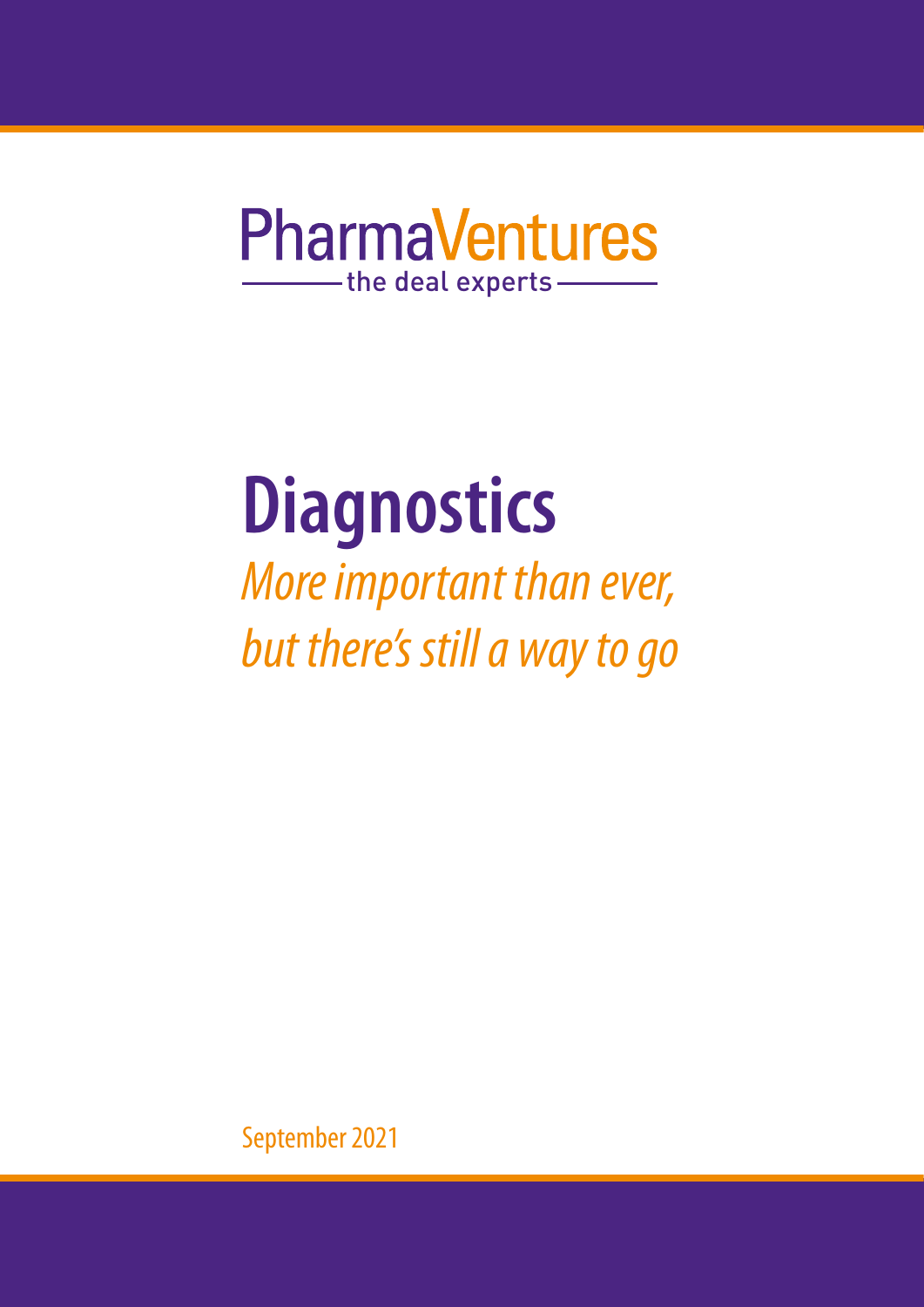## **Diagnostics** *More important than ever, but there's still a way to go*

Just the other week, it was announced that Illumina had acquired GRAIL (subject to approval from the regulators), a company it formed in 2016 and spun out. Illumina retained a 12% stake in the business and has decided the time is now right to bring it back into the fold. History repeats itself in that the deal took place (as with most diagnostics) at a point at which the technology was in market, or at least market ready. The GRAIL, Galleri diagnostic test, is available as a CLIA waived test to detect 50 different cancers before symptoms appear. The test is yet to be FDA approved or reimbursed and currently costs just under \$1000, but this milestone achievement, off the back of more than \$2B in investment and a research effort that covered more than 100,000 people, was sufficient to make Illumina want to pay around \$8B to reacquire the business.

Is this the first sign that diagnostics are poised to take a much more prominent and potentially game changing role in directing a personalised medicine approach and leading the utility of tailored therapeutic regimens that clinicians and payers can both get behind, or just the next step in providing more things that doctors can test for and base their decision on? If we take a look at the direction diagnostics technologies are taking and those on the horizon, we can get some insight into what benefits might be achieved and who for.

The underlying principle in diagnostics is that obtaining some data relating to a disease or condition that is actionable in a potentially positive way is beneficial for the patient and helps the clinician make the best treatment decisions. It has followed that measuring more things that we think are disease related and having more data to evaluate should lead to better understanding and better decisions, with the ultimate beneficiary being the patient.

Diagnosing and treating infectious diseases is perhaps the purest and simplest diagnostic/ treatment axis. Identify the infective agent, give the drug that kills it, patient is cured. It becomes problematic when bacteria become resistant to the drugs, and viruses emerge to which we have no immediate effective treatment (HIV historically, and more recently COVID-19). Other diseases where the biology is less well understood, cancer, neurological and autoimmune diseases are good examples and are much more complex and difficult to deal with. Identifying the disease may be quite readily achievable but deciding what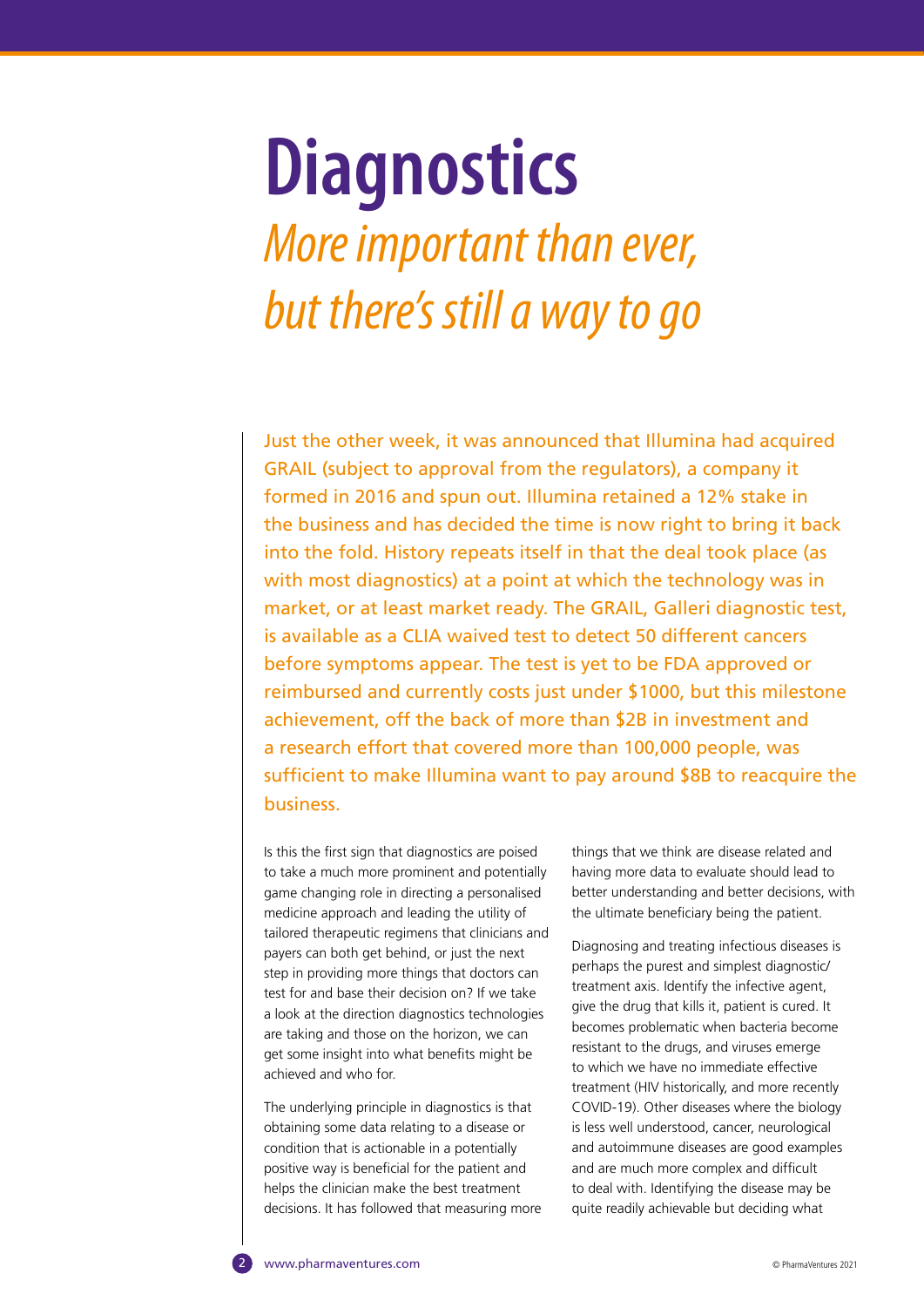## **Diagnostics** *More important than ever, but there's still a way to go*

to do for the best in terms of treatment is far more difficult, and simply measuring more biomarkers that may have more or less relevance for an individual patient's treatment can just make the clinician's job harder rather than easier. So, the all-encompassing term "diagnostics" covers a wide area and, in reality, there are two arms; diagnosis/monitoring of the disease and treatment selection. There is, of course, the whole other related discipline of preventative medicine, where we need accurate determination of things that are likely to happen to an individual before they occur. We still come back to the common link in all scenarios, of having to have something we can action as a result of the knowledge gained that will improve the outcome for the individual.

The subject area is too large to cover in this article, so let's focus on one of the most active areas, oncology.

Diagnostic testing for oncology started to become routine and useful with the discovery and development of protein biomarkers such as CEA, AFP, CA15-3, PSA etc., whose presence or elevation in blood or tissue was indicative of different cancers. Their sensitivity and specificity was not spectacular but they still provided a useful aid to the clinician in diagnosis and treatment monitoring. Many are still in use today. The mainstay of diagnostics in oncology for many years now has been single gene testing using PCR technologies, where the detection of specific genes and mutations of clinical relevance has been standardised across multiple platforms and providers. In NSCLC, where there is much activity in both therapeutics and diagnostics, it has been routine since the early 2000s to test for EGFR exon 19 deletions or exon 21 L858R mutations, and although when they were first known about there was no associated treatment, the first generation TKIs erlotinib and gefitinib were approved in the 2010's and since then 2<sup>nd</sup> and third generation TKIs have been approved, with Osimertinib specifically targeting T790m mutations and has extended progression free survival times to almost 19 months compared to 10 months for gen 1 molecules. Treatments for other molecular subsets of lung cancer are also being developed based upon the

understanding of major driver pathways, such as EGFR, PI3K/AKT/mTOR, RAS–MAPK, and NTRK/ROS1. Many drugs targeting these pathways have been developed and shown clinical benefits such that around 30% of patients can receive an improved treatment based upon the diagnostic determination of the mutation characteristics of their tumour. Whilst this is of significant patient benefit, we still know that patients become resistant to TKIs and will relapse; multiple pathways are involved, and how to target these and when is still unclear. Combination therapies are being trialled and there is much activity in combining TKIs, chemotherapies and radiotherapy with checkpoint inhibitors.

Checkpoint inhibitors are revolutionising cancer treatment, and yet the accompanying diagnostics are still quite crude. PD-L1 testing has not, to date, proven itself to be a reliable indicator of response in most cases. Tumour mutational burden (TMB) has also been investigated as a predictive marker for checkpoint inhibitor use but work to date has shown variability in its applicability, and although the FDA approved pembrolizumab, in solid tumors with a tumor mutational burden  $(TMB) \geq 10$  mutations/megabase based on the FoundationOne CDx assay, there are still concerns over the thresholds used to predict therapy response across a range of solid tumours with some instances where high TMB does not predict response.

## **Where do we go from single gene detection and TMB for better tests and improved outcomes?**

One obvious place to go would be to implement NGS as a routine methodology to determine mutational status and better tailor treatments. Whole genome sequencing (WGS) can now be achieved rapidly in a single lab for around \$1000. This may look like it is now within the realm of commercial mass testing viability. However, it is still relatively expensive, and does not yet reliably detect low level mutations in mixtures of tumour and normal cells. Furthermore, the number of mutations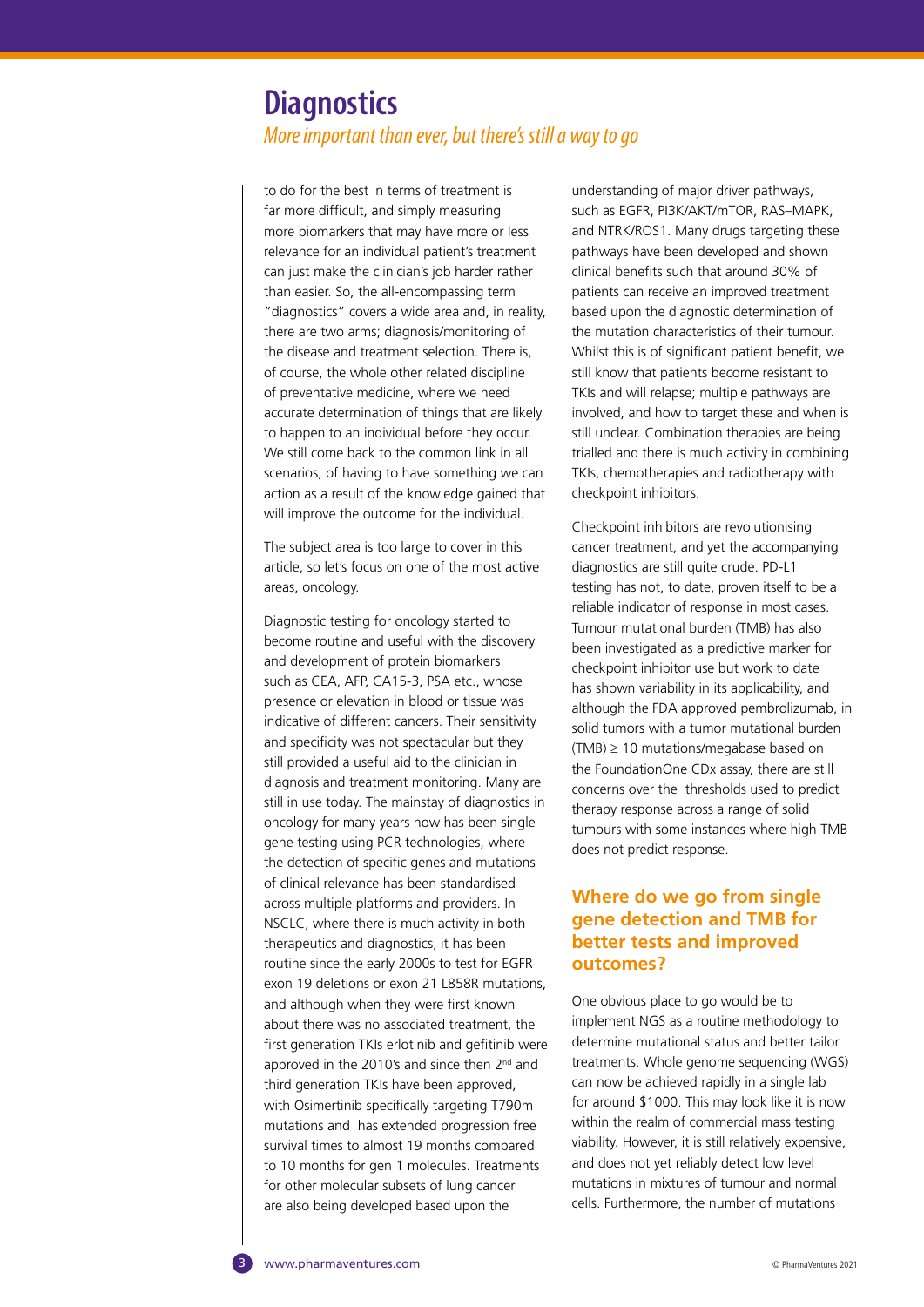## **Diagnostics** *More important than ever, but there's still a way to go*

detected is potentially overwhelming, with anywhere from around 1,000 to 15,000 mutations per patient, most of which are either irrelevant, of unknown importance or, even if known about and associated with NSCLC, may not guide any available therapeutic approach.

Whole exosome sequencing (WES) provides an alternative to WGS and is used currently as an interrogation tool in cancer. Unlike WGS it is limited to 5% or less of the genome that lies in the exons of genes. Whilst quicker and cheaper than WGS, the level of analysis possible means that low frequency clinically relevant mutations can be missed.

RNA-Seq methods permit sequencing of mRNA and small RNAs as well as RNA transcripts themselves. It can also pick up gene fusions and noncoding RNAs (ncRNAs) and microRNAs which have been implicated in cancer pathogenesis and may have diagnostic and/ or prognostic value. Some of these are novel, and proving their importance and prevalence in cancer can take significant amounts of time and resource as major pharma and diagnostics companies rely heavily on well-known annotated databases to validate presence and prevalence of mutations. However, this is clearly some way from routine clinical use and commercial application.

## **Perhaps molecular analysis is not the whole answer, so what else is there?**

Whilst more sophisticated methods of molecular analysis are generating ever more data to analyse, it may not provide us with the most useful answers in diagnosis and therapy selection. There is undoubtedly a combination of genetic and environmental components involved in diseases and responses to therapy, so what else is being measured beyond genomics in an attempt to improve patient outcomes? Liquid biopsy technologies are something of a half-way house between tumour mutational analysis and bloodbased protein detection. Sensitivity is a key requirement and many PCR based methods are unable to detect infrequent copy numbers in a sample against background noise.

Improvements have been achieved by several companies implementing blocker sequences to limit amplification of wild type DNA, and the South Korean company Genecast has developed a novel polymerase system that only amplifies mutant DNA to improve sensitivity.

Aside from liquid biopsy, there are a few other analytical technologies which may prove to be useful in combination with genetic testing in diagnosis, prognosis and treatment selection. One such technology has been developed by the Dutch biotech Pamgene who has been applying its kinome analysis platform for many years to help pharma companies identify and validate kinases and phosphatases involved in specific pathways for drug discovery. The company realised that patients generate specific kinome profiles which can indicate how an individual patient is likely to respond to a particular therapy. They have developed the IOpener™ platform, combining kinase profiling with sophisticated algorithms, which has already achieved much better indication of response to checkpoint inhibitors in a range of cancers and, combining their approach with IHC detection of PD-L1 and other genetic markers, may provide even better predictive capability. Another similar approach is being developed by Kinomica using their KScan™ LC-MS/MS approach, incorporating machine learning to elucidate kinase activity in patients. The company has successfully applied the technology to increase the number of patients who are likely to respond to the Novartis drug midostaurin.

## **Isn't this an ideal area for AI to be applied?**

The two companies above are both applying sophisticated algorithms and /or machine learning to make sense of the data being generated by their respective platforms. We have also seen the potential for data generation on a massive scale by NGS and related technologies. NGS will, like many technologies that have preceded them, become quicker and cheaper to use. So, is AI being applied and how will it bring benefits? One of the issues faced by having greater numbers of ever improving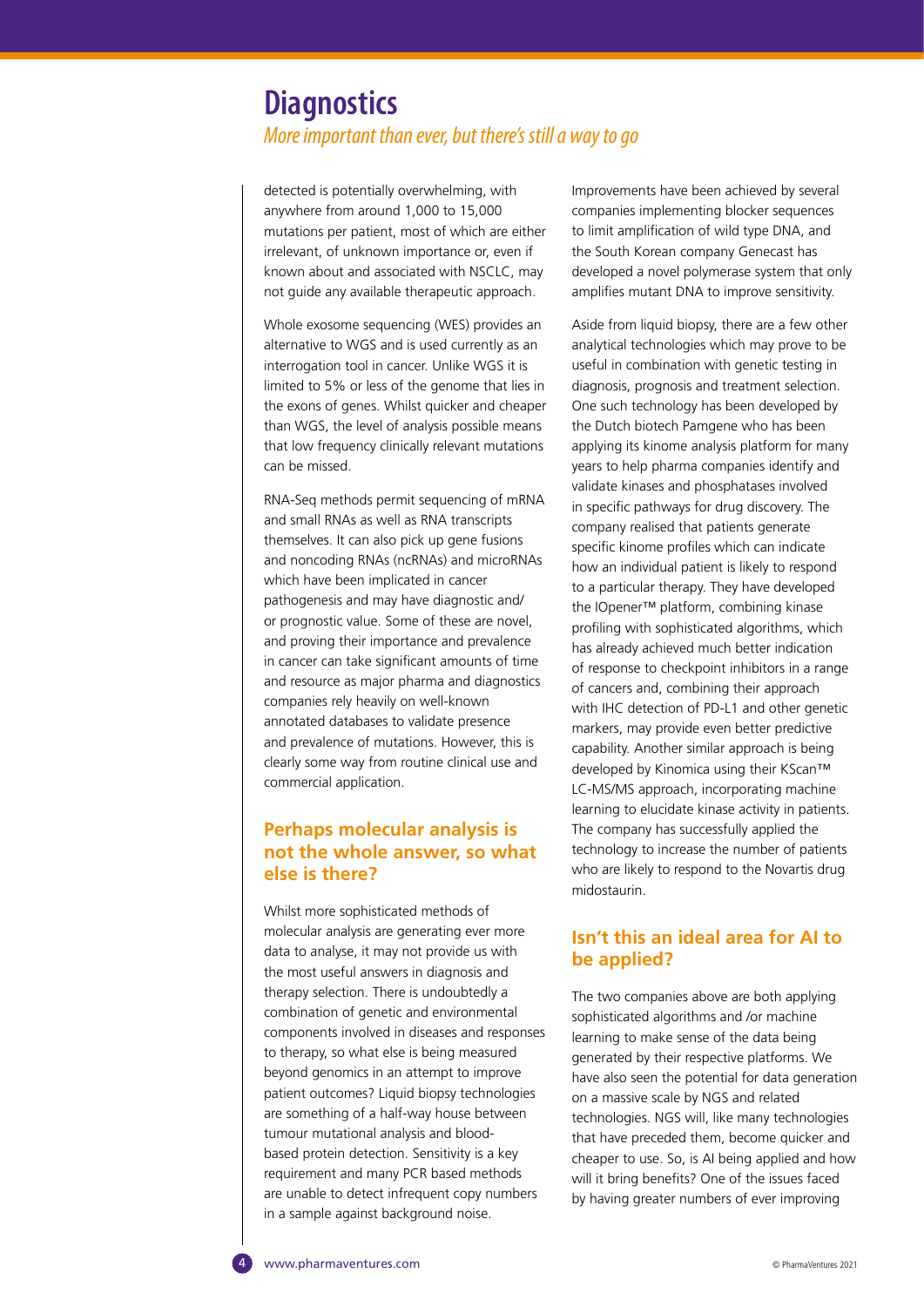## **Diagnostics** *More important than ever, but there's still a way to go*

diagnostics is that more information isn't necessarily better and too much information can impair a clinician in making the best decisions for a patient. It has been reported that Physicians spend a lot of time studying the "Impression and Plan" zone of the notes (67% of total reading time), while "Laboratory Results" was screened for only 9 seconds! Diagnostics laboratories have been earlier adopters of computer aided systems since the 1980's. with use of Computerized Clinical Decision Support Systems (CCDSS) from within Laboratory Information Systems (LIS). However, these are more "expert rules" systems based around traditional "if/then" type scenarios rather than Machine Learning or Deep Learning AI systems. It is not an insurmountable step from one to the other, but it will take time, as the consequences of an error in an AI algorithm can have significant impact for multiple patients compared to one false negative in a traditional diagnostic test.

AI has been implemented in pattern recognition in cardiovascular applications to aid clinicians as well as breast, ophthalmic, respiratory and dermatology radiographs and image analysis. Results are at least as good as the best expert opinions. Other settings where it is believed early wins for AI could be seen

are in test selection to identify which tests actually deliver changes in patient care. Use of AI demonstrated that reduction of up to 44% of test orders could be achieved and the orders were made up to 4 hours sooner than if they were done by a clinician. Interpretation of results may be another area where gains can be achieved. One model system was able to predict sepsis onset 6 hours sooner. In oncology, it is believed AI will help identify new biomarkers from the wealth of omics data that is being generated but there is clearly some way to go before AI modalities are routinely in use in clinical oncology settings.

## **Recent Deal Activity in Diagnostics**

A look at deal activity can give an indication of the near-term horizons of diagnostics technology, as assets are generally licensed at or near to market. There are always exceptions; Geneweave, for example, on which Roche placed an initial bet of \$190M for the antibiotic resistance technology company in 2015 when it was thought to be close to commercialisation but still does not seem to have emerged fully.

Table 1 shows diagnostics deals over 2020/2021 with total deal values of over \$100M.

| <b>Deal Title</b>                                        | <b>Total Deal Value Indication</b><br>(USD M) |                | <b>Deal participant summaries</b>                                                                                                                                                                                                                                                                                                                |
|----------------------------------------------------------|-----------------------------------------------|----------------|--------------------------------------------------------------------------------------------------------------------------------------------------------------------------------------------------------------------------------------------------------------------------------------------------------------------------------------------------|
| Thermo Fisher Scientific to<br>acquire Qiagen            | 11595.00                                      | Infection      | Diversified diagnostics, reagents and instrumentation suppliers. Deal failed - insufficient<br>shareholder support.                                                                                                                                                                                                                              |
| Illumina acquires GRAIL                                  | 8000.00                                       | Cancer         | Illumina, Inc. provides sequencing and array-based solutions for genetic and genomic<br>analysis. GRAIL develops Galleri, a screening test for asymptomatic individuals over 50<br>years of age; and DAC, a diagnostic aid for cancer test to accelerate diagnostic resolution for<br>patients for whom there is a clinical suspicion of cancer. |
| <b>Exact acquires Thrive Earlier</b><br><b>Detection</b> | 2150.00                                       | Cancer         | Exact Sciences Corporation provides cancer screening and diagnostic test products. Thrive<br>develops CancerSEEK, a liquid biopsy test that interrogates genomic mutations in tumour<br>DNA and protein markers in plasma                                                                                                                        |
| Roche to acquire GenMark<br><b>Diagnostics</b>           | 1800.00                                       | Infection      | Roche Diagnostics develops diagnostic products for a wide range of indications. GenMark<br>Diagnostics, Inc. designs and manufactures multiplex molecular diagnostic solutions.                                                                                                                                                                  |
| DiaSorin to acquire Luminex                              | 1800.00                                       | Not Applicable | DiaSorin S.p.A. develops, manufactures, and distributes immunodiagnostic and molecular<br>diagnostics testing kits across multiple indications. Luminex Corporation develops,<br>manufactures, and sells proprietary biological testing technologies and products for the<br>diagnostics, pharmaceutical, and research industries.               |
| <b>Invitae acquires ArcherDX</b>                         | 1400.00                                       | Cancer         | Invitae Corporation offers genetic tests in multiple clinical areas. ArcherDX, Inc. develops<br>research use only and personalized cancer monitoring products for therapy optimization and<br>cancer monitoring.                                                                                                                                 |
| Hologic acquires Mobidiag                                | 808.00                                        | Not Applicable | Hologic, Inc. develops, manufactures, and supplies diagnostics products, medical imaging<br>systems, and surgical products for women's health.                                                                                                                                                                                                   |

**Table 1 Diagnostics deals over 2020/2021 with total deal values of over \$100M.**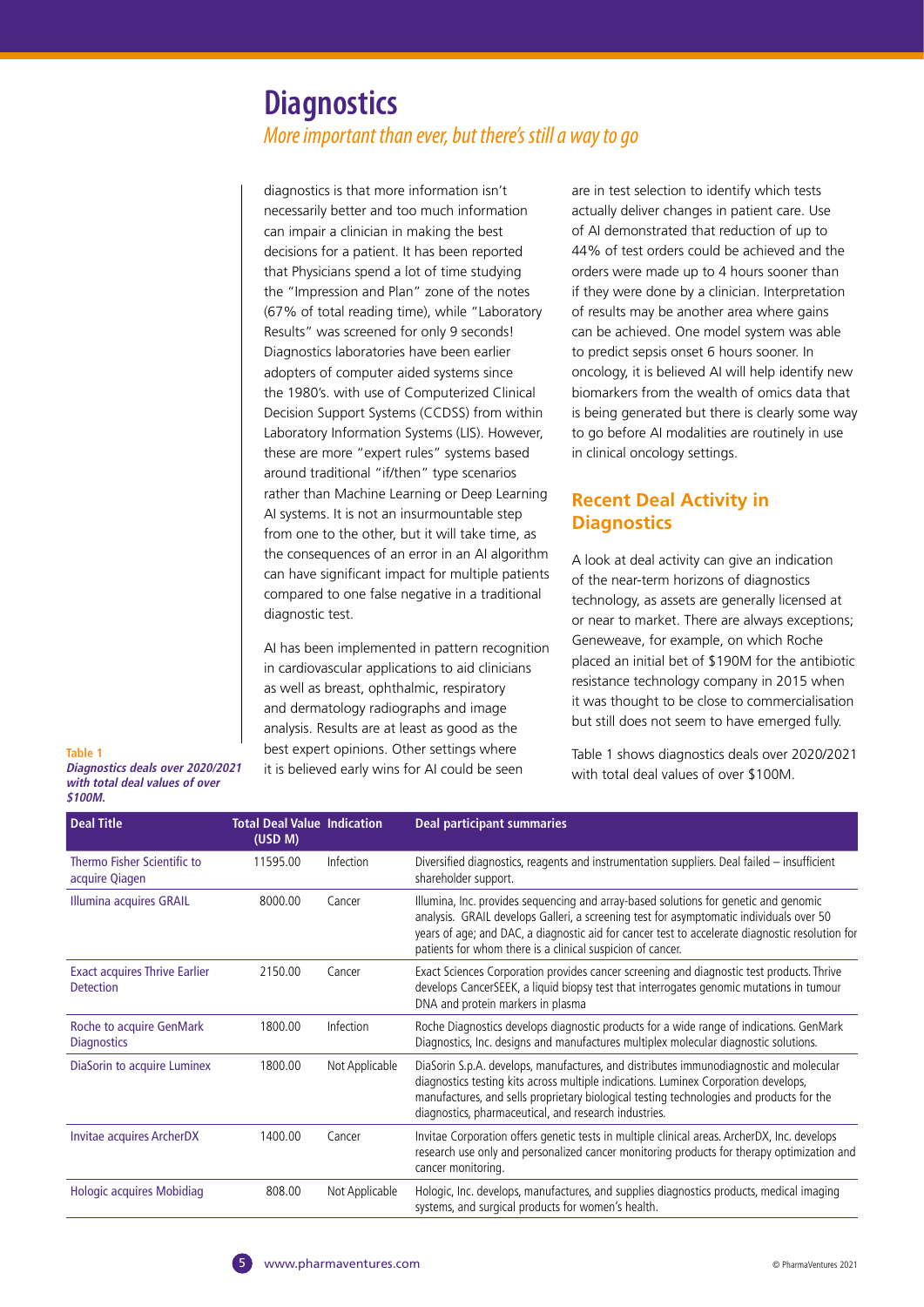## **Diagnostics**

## *More important than ever, but there's still a way to go*

| <b>Deal Title</b>                                                                              | <b>Total Deal Value Indication</b><br>(USD M) |                         | <b>Deal participant summaries</b>                                                                                                                                                                                                                                                                                                                                                                                                                                                                                                                                                                                                                                                                                                                   |
|------------------------------------------------------------------------------------------------|-----------------------------------------------|-------------------------|-----------------------------------------------------------------------------------------------------------------------------------------------------------------------------------------------------------------------------------------------------------------------------------------------------------------------------------------------------------------------------------------------------------------------------------------------------------------------------------------------------------------------------------------------------------------------------------------------------------------------------------------------------------------------------------------------------------------------------------------------------|
| <b>IQVIA</b> acquires remaining<br><b>Quest Diagnostic's minority</b><br>share in Q2 Solutions | 760.00                                        | Diversified             | Hologic, Inc. develops, manufactures, and supplies diagnostics products, medical imaging<br>systems, and surgical products for women's health. Mobidiag Oy, develops and provides<br>molecular diagnostic assays for the diagnosis of pathogenic microbes causing severe<br>infections.                                                                                                                                                                                                                                                                                                                                                                                                                                                             |
| <b>Agilent acquires Resolution</b><br><b>Bioscience</b>                                        | 695.00                                        | Cancer                  | Agilent's Diagnostics and Genomics segment provides arrays for genomic analysis,<br>immunohistochemistry, in situ hybridization, and hematoxylin and eosin staining and special<br>staining instruments, consumables, and software for quality control analysis.                                                                                                                                                                                                                                                                                                                                                                                                                                                                                    |
| Veracyte acquires Decipher<br><b>Biosciences</b>                                               | 600.00                                        | Cancer                  | Veracyte, Inc. operates as a genomic diagnostics company primarily offering solutions in lung<br>cancer. Decipher Biosciences, Inc., develops and sells genomic testing products in prostate<br>cancer.                                                                                                                                                                                                                                                                                                                                                                                                                                                                                                                                             |
| PerkinElmer acquires Oxford<br><b>Immunotec</b>                                                | 591.00                                        | Infection               | PerkinElmer, Inc. provides products, services, and solutions to the diagnostics, life sciences,<br>and applied services markets worldwide. Oxford Immunotec offers ELISPOT assays for T cell<br>measurement which is used for diagnosing infection with Tuberculosis.                                                                                                                                                                                                                                                                                                                                                                                                                                                                               |
| <b>Thermo Fisher Scientific</b><br>acquires Mesa Biotech                                       | 550.00                                        | Infection               | Thermo Fisher is a global diagnostics, reagents and instrumentation manufacturer and<br>supplier. Mesa Biotech, Inc. designs, develops, manufactures, and commercializes molecular<br>diagnostic tests. It offers a PCR-based rapid point-of-care testing platform for detecting<br>infectious diseases, including SARS-CoV-2, Influenza A and B, respiratory syncytial virus, and<br>Strep A.                                                                                                                                                                                                                                                                                                                                                      |
| <b>Exact Sciences acquires Base</b><br><b>Genomics</b>                                         | 416.50                                        | Cancer                  | Exact Sciences Corporation provides cancer screening and diagnostic test products. Base<br>Genomics Limited develops a DNA methylation technology. named TAPS that simultaneously<br>generates genetic and epigenetic information. It has application in early cancer detection,<br>patient monitoring, longitudinal epigenetic studies, companion diagnostics, biomarker<br>discovery, non-invasive prenatal testing and infectious diseases, including COVID-19.                                                                                                                                                                                                                                                                                  |
| <b>NeoGenomics to acquire</b><br><b>Inivata</b>                                                | 390.00                                        | Cancer                  | NeoGenomics, Inc. operates a network of cancer-focused testing laboratories in the United<br>States, Europe, and Asia. Inivata Is a clinical cancer genomics focused on developing<br>applications for circulating tumor DNA (ctDNA) analysis to improve cancer testing and<br>treatment.                                                                                                                                                                                                                                                                                                                                                                                                                                                           |
| <b>Bio-Techne acquires</b><br>Asuragen                                                         | 320.00                                        | Cancer                  | Bio-Techne's Diagnostics and Genomics segment provides diagnostic products, for regulated<br>diagnostics market, exosome-based molecular diagnostic assays, advanced tissue-based<br>in-situ hybridization assays for spatial genomic and tissue biopsy analysis, and genetic<br>and oncology kits for research and clinical applications; and nucleic acid analysis products<br>for use in diagnostic or research applications, as well as instruments and process control<br>products. Asuragen offers reagent kits for complex testing in genetics and oncology<br>applications. The company also develops and commercializes companion diagnostics for<br>investigational allele-selective therapeutic programs targeting Huntington's disease. |
| Veracyte acquires HalioDx                                                                      | 313.38                                        | Cancer                  | Veracyte, Inc. operates as a genomic diagnostics company primarily offering solutions in<br>lung cancer. HalioDx SAS designs and develops in-vitro diagnostic products in the immuno-<br>oncology field.                                                                                                                                                                                                                                                                                                                                                                                                                                                                                                                                            |
| <b>Hologic acquires</b><br><b>Biotheranostics</b>                                              | 232.50                                        | Cancer                  | Hologic, Inc. develops, manufactures, and supplies diagnostics products, medical imaging<br>systems, and surgical products for women's health. BioTheranostics, Inc, discovers, develops,<br>and commercializes proprietary molecular-based diagnostic, prognostic, and predictive tests<br>that provide physicians with information to guide them in cancer treatment.                                                                                                                                                                                                                                                                                                                                                                             |
| <b>Hologic acquires Diagenode</b>                                                              | 159.00                                        | Infection               | Hologic, Inc. develops, manufactures, and supplies diagnostics products, medical imaging<br>systems, and surgical products for women's health. Diagenode S.A. develops and<br>manufactures instruments and reagents systems for life science research and molecular<br>diagnostics markets.                                                                                                                                                                                                                                                                                                                                                                                                                                                         |
| PerkinElmer to acquire IDS                                                                     | 155.00                                        | Unknown                 | PerkinElmer, Inc. provides products, services, and solutions to the diagnostics, life<br>sciences, and applied services markets worldwide. IDS develops, manufactures, and<br>markets immunoassays and analyser technologies in endocrinology specialty testing and<br>complementary fields.                                                                                                                                                                                                                                                                                                                                                                                                                                                        |
| <b>Quest Diagnostics acquires</b><br><b>Blueprint Genetics</b>                                 | 110.00                                        | Other/<br>Miscellaneous | Quest Diagnostics Incorporated provides diagnostic testing, information, and services across<br>a range of indications. Blueprint Genetics Oy provides clinical genetics testing followed by<br>blueprint and customized next-generation sequencing services.                                                                                                                                                                                                                                                                                                                                                                                                                                                                                       |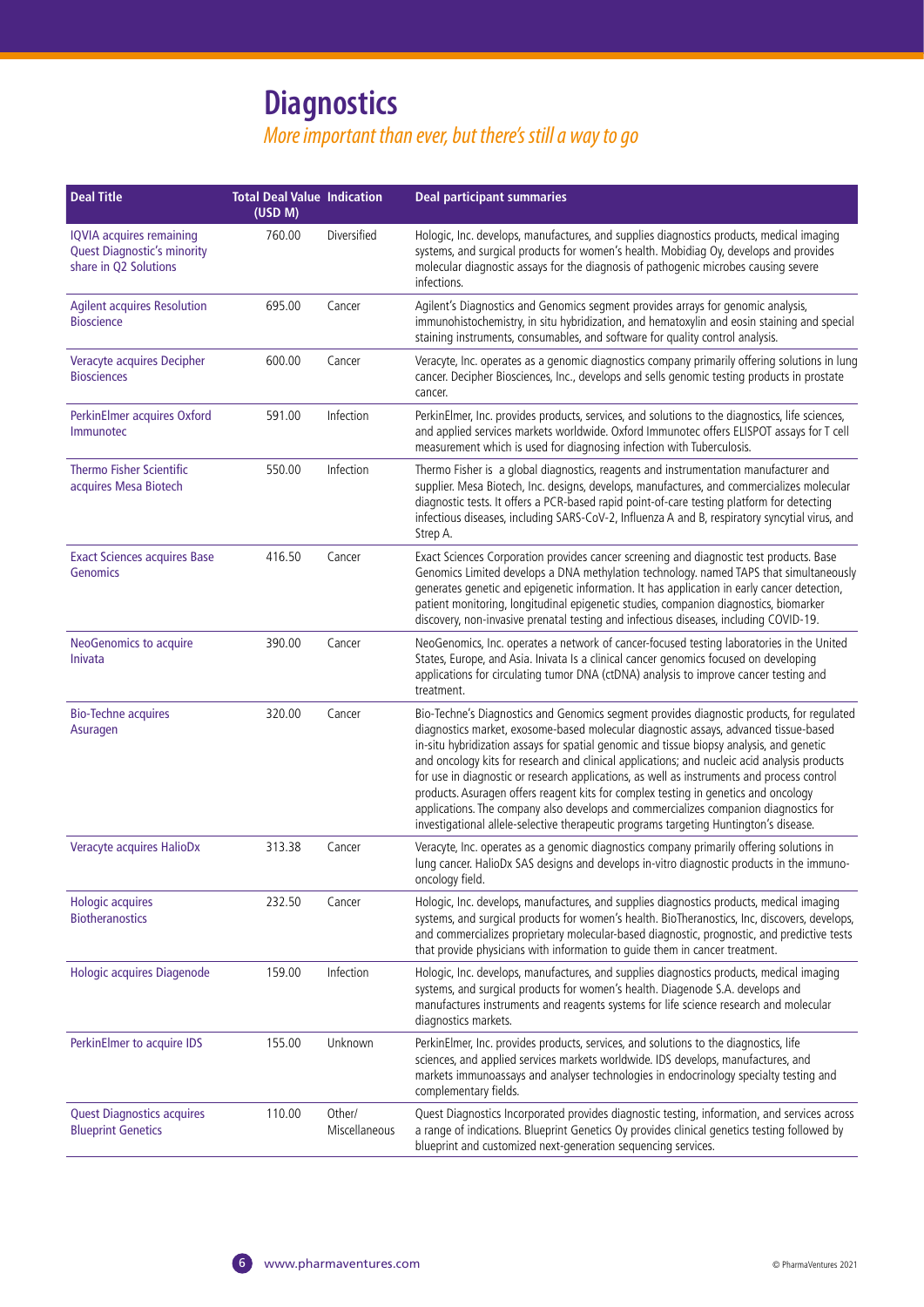## **Diagnostics**

## *More important than ever, but there's still a way to go*

Figure 1 shows the total \$ amounts for diagnostics deals by therapeutic area. As we can see, the vast majority of money is being spent on cancer diagnostics, with a significant amount also spent on infection. This is not surprising, given the current COVID-19 pandemic.



#### *Figure 1*

Figure 2 shows the deals and their total deal values across the same time period. We can see the majority of the deals are below \$1B with a small number of larger deals and one mega-deal of \$8B (Illumina's acquisition of GRAIL).

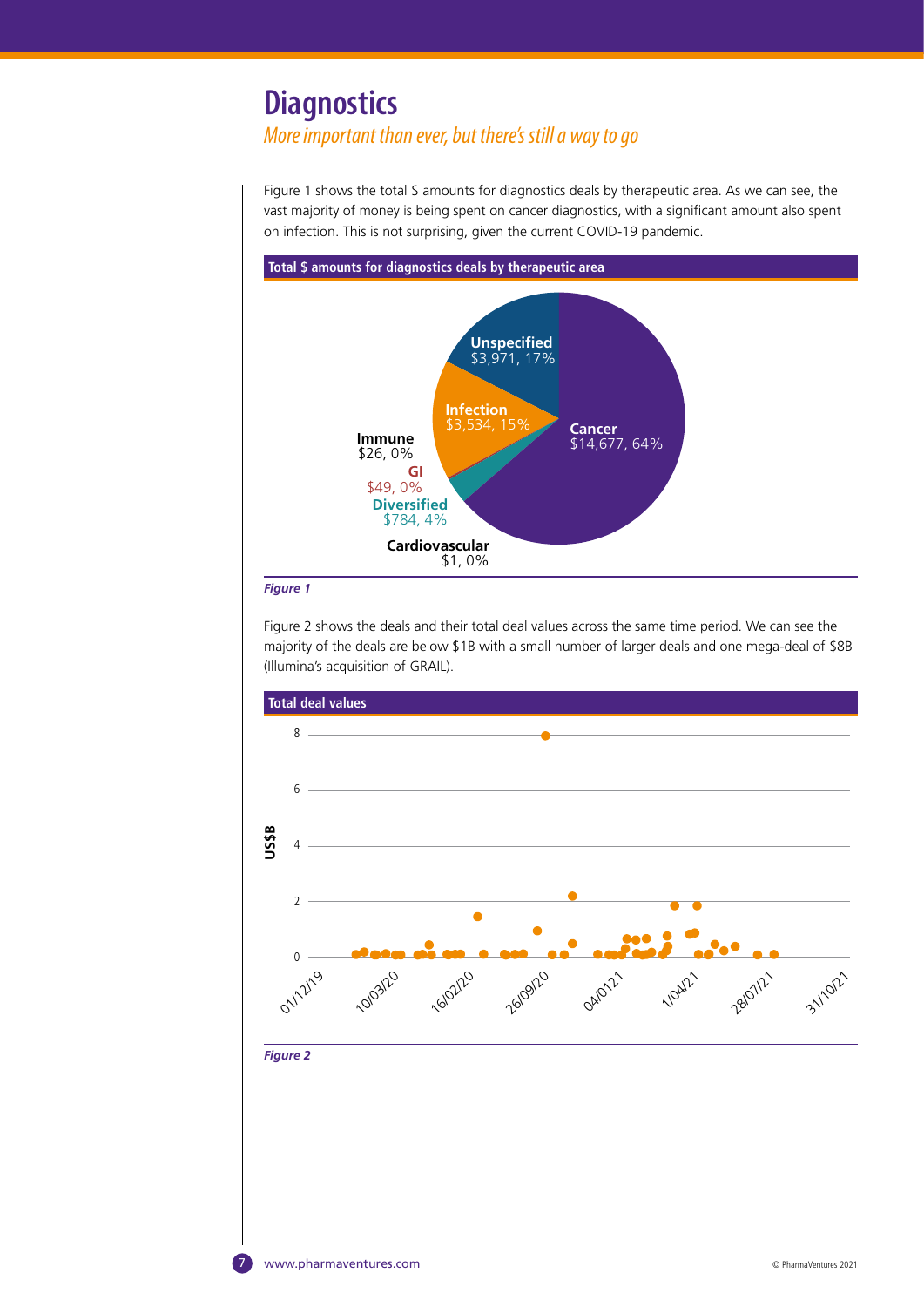## **Diagnostics**

*More important than ever, but there's still a way to go*

#### **Concluding Remarks**

Diagnostics are clearly improving and enabling better clinical decisions to be made, especially in oncology where mutation detection is enabling much more personalised approaches to treatment. There is still a long way to go, but combinations of diagnostics tests and technologies (beyond genomics) is giving a more detailed picture on which to base treatment decisions and we are in an age where it is not just about diagnosing the disease but also selecting the most appropriate treatment and personalising it. The impact of AI has yet to be really seen and it is likely to give even greater improvements for patients and clinicians.

Beyond oncology we have also seen improvements, and the response of the diagnostics sector to the COVID-19 pandemic showed how quickly new diagnostics can be brought into routine use in critical circumstances where there was an immediate public health need to try to limit the spread of the infection whilst vaccines and treatments were developed. Diagnostics will continue to have a key role here.

The deal space is active and still characterised by trading of in market or near market assets. Transactions are dominated by oncology applications.

Ultimately. we would want to see diagnostic technologies playing a leading role in personalised preventative medicine. Predicting problems and appropriate treatments before they arise, and should any arise, determining the most effective treatment. There is a school of thought that says we have enough therapies already developed that, if coupled with the right diagnostic tools, could enable selection of drug combinations to tackle almost any condition. To reach this nirvana will require a whole new way of developing and regulating drugs for use across multiple conditions, rather than the current one disease, one drug, one clinical trial model. There have been many false dawns for diagnostics where a more pivotal role was anticipated. That day is still to come but it is quite a way off.

#### **References**

Enabling Precision Oncology Through Precision Diagnostics. Noah A. Brown 2020

Rise of the Machines: The Inevitable Evolution of Medicine and Medical Laboratories Intertwining with Artificial Intelligence—A Narrative Review. Janne Cadamuro. 2021

Medtech Dive, medtechdive.com August 2020

Cancer diagnostics based on plasma protein biomarkers: hard times but great expectations. Ulf Landegren, Maria Hammond. October 2020

Tumor Mutational Burden as a Predictor of Immunotherapy Response: Is More Always Better? John H. Strickler et al. 2020

TTMB IS NOT ESTABLISHED AS A MARKER FOR PEMBROLIZUMAB EFFICACY IN NSCLC. Roy S Herbst et al. ESMO 2019.

The role of PD-L1 expression as a predictive biomarker: an analysis of all US Food and Drug Administration (FDA) approvals of immune checkpoint inhibitors. Andrew A. Davis1,2 and Vaibhav G. Patel 3. 2019

The emerging treatment landscape of targeted therapy in non-small-cell lung cancer. Min Yuan et al 2019.

Do Early-Generation TKIs Still Have a Place in EGFR exon 19 or exon 21 L858R-Mutated NSCLC? Katarina Zimmer. 2021